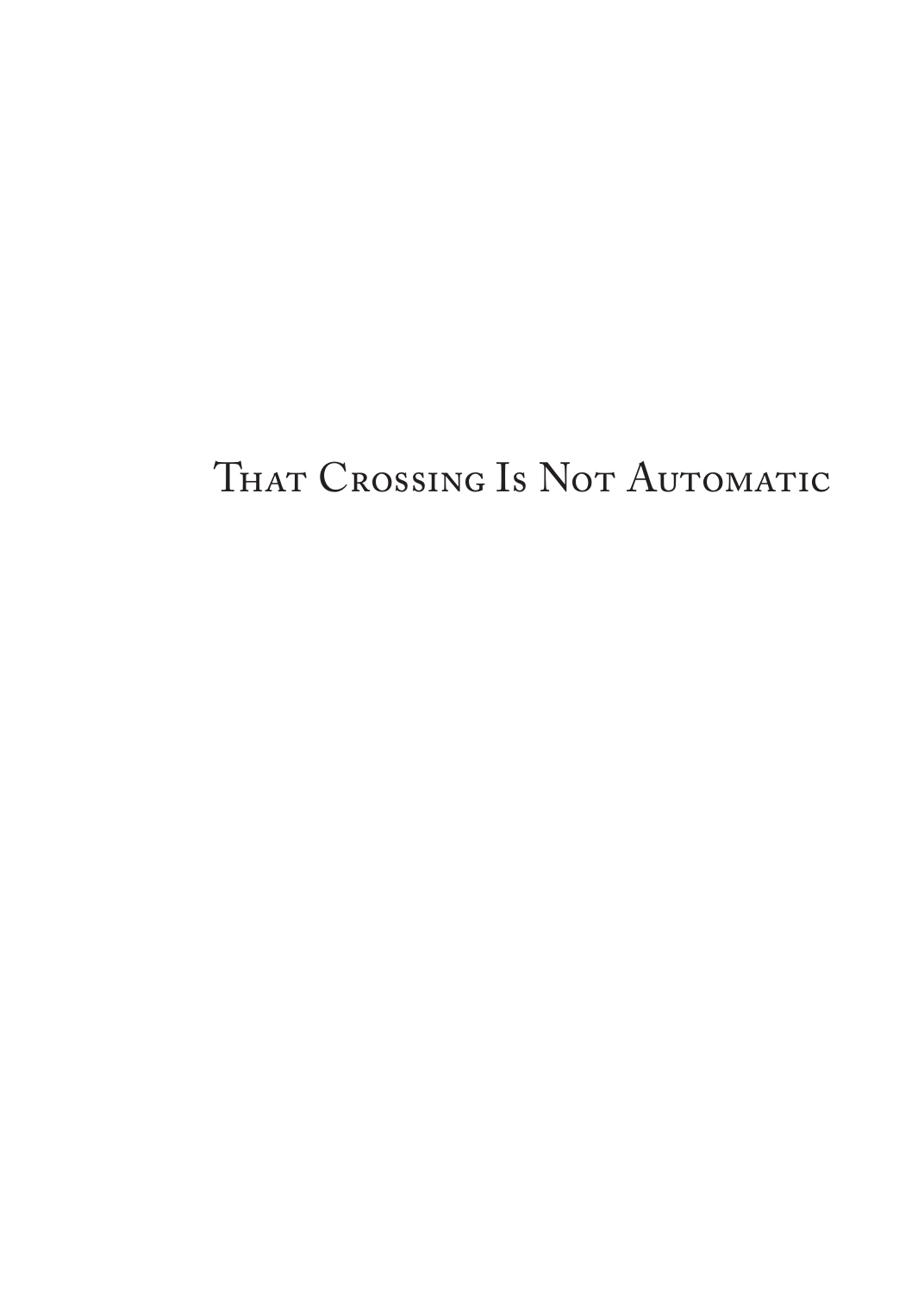#### THAT CROSSING IS NOT AUTOMATIC JEANNE MOREL

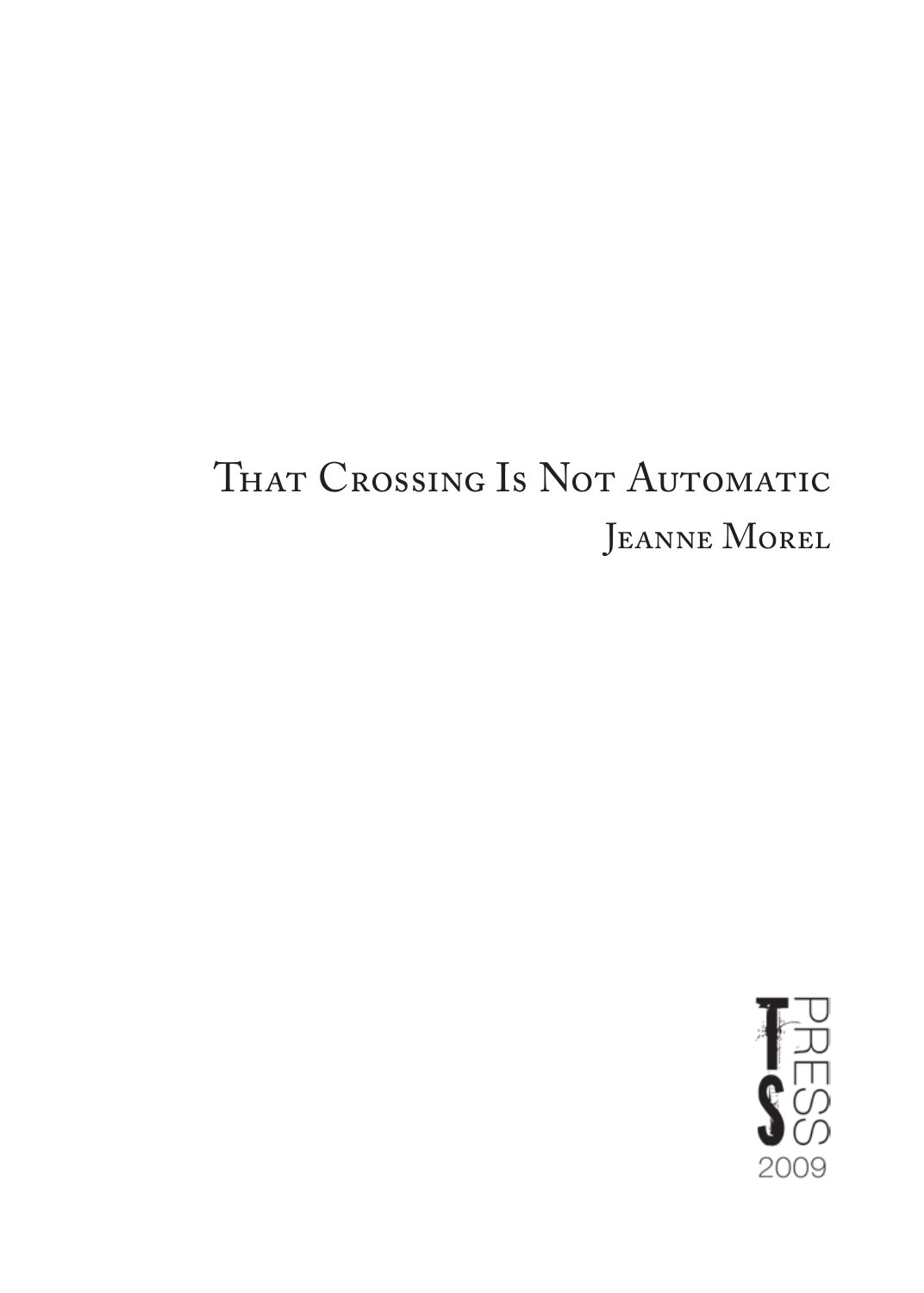That Crossng Is Not Automatic © 2009 Jeanne Morel

First edition, March 2009 Printed in edition of 100 copies. This is copy # \_WEB-PREVIEW\_

Cover photograph provided by Richard Rowat, Thai/Cambodia Border Refugee Camps 1975-1999 Information and Documentation Website: www.websitesrcg.com/border/index.html

Titles are in Downcome (Eduardo Recife, Brazil), Goudy Old Style, and Caslon. Text is in Garamond.

Tarpaulin Sky Press PO Box 189 Grafton, Vermont 05146 www.tarpaulinsky.com

For more information on Tarpaulin Sky Press handbound books and trade paperbacks, as well as information regarding distribution, personal orders, and catalogue requests, please visit our website at www. tarpaulinsky.com.

Reproduction of selections from this book, for non-commercial personal or educational purposes, is permitted and encouraged, provided the Author and Publisher are acknowledged in the reproduction. Reproduction for sale, rent, or other use involving financial transaction is prohibited except by permission of the Author and Publisher.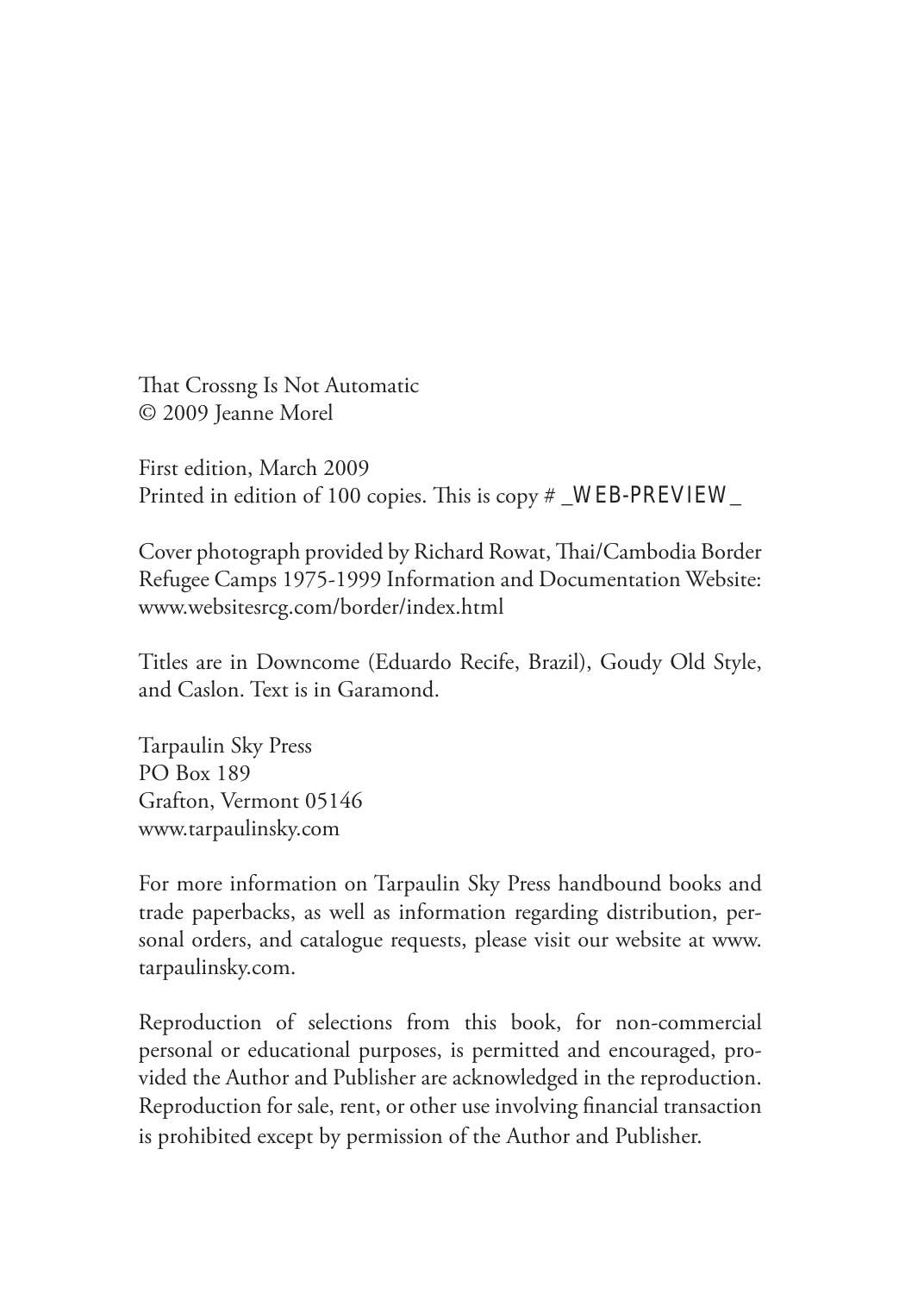*For my father, Delos Morel (1914 - 2008)*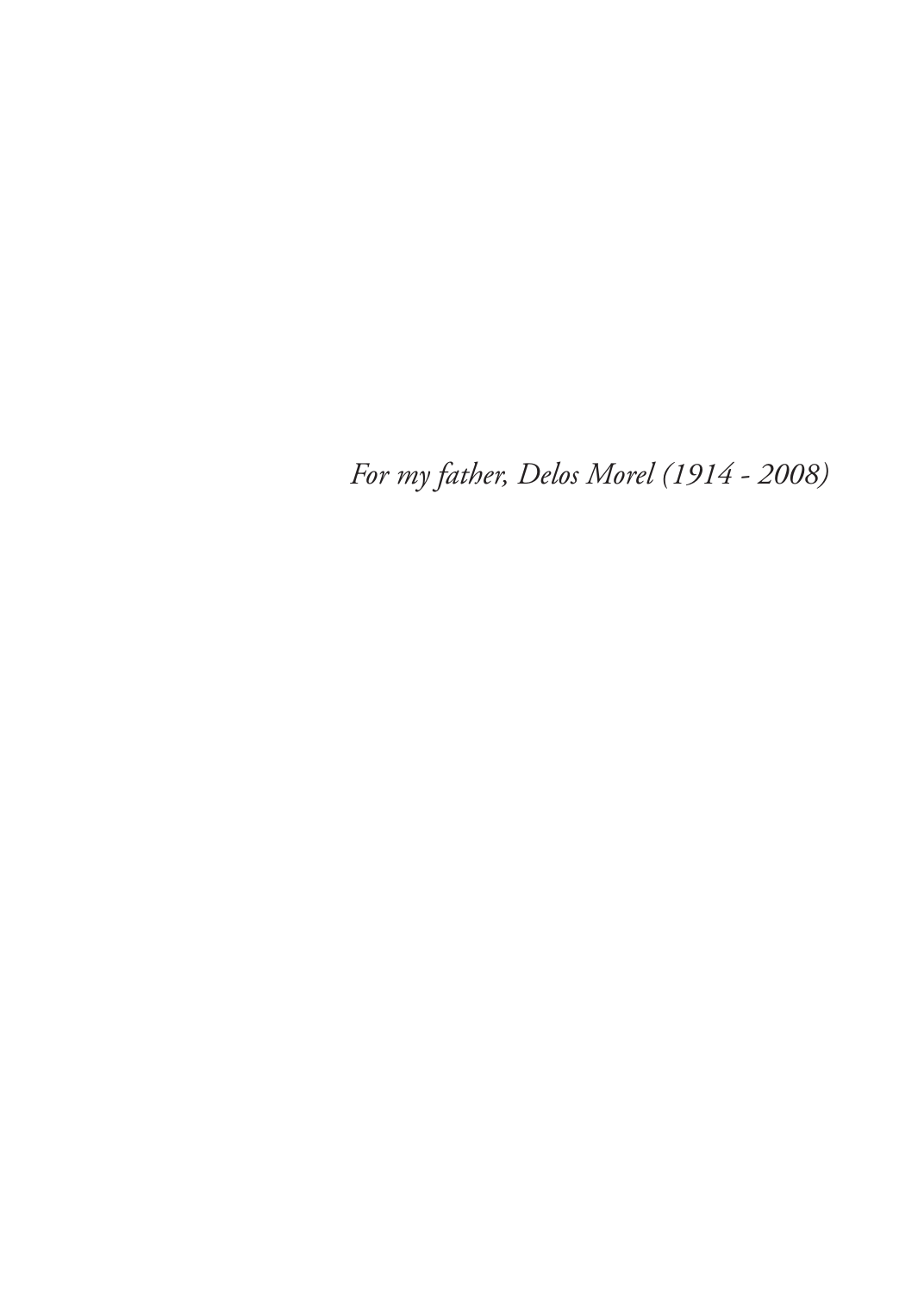

portals men uniforms

passports

sorties / stories merit further inspection

sort of



At your hearing you will be given the opportunity to admit or deny any or all of the allegations in the *Notice to Appear*

*(see wonder)*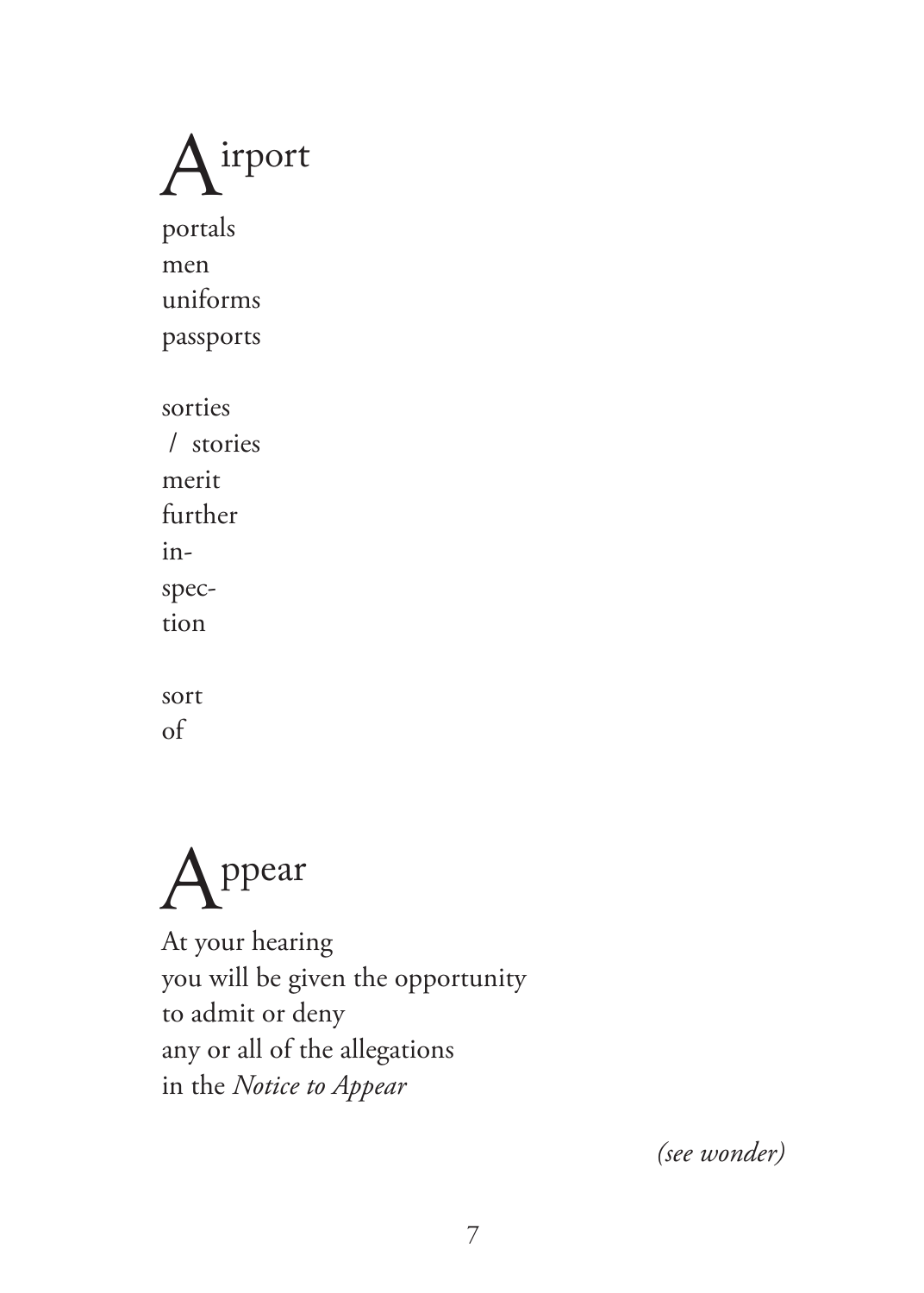### Aranyaprathet 1987

Princes walk out of brothels Kim Kim's Ice Cream

white UNHCR trucks—red with mud distant governments balk

aid workers loll watch odd green scrub brush

line the border road / red edge

*(see dust, novel)*

#### Bangkok Stop

It's morning and I'm in the taxi to the airport —at Din Daeng we get on the expressway billboards go by, the green crosses of hospitals, then the elephant building complete with tusks.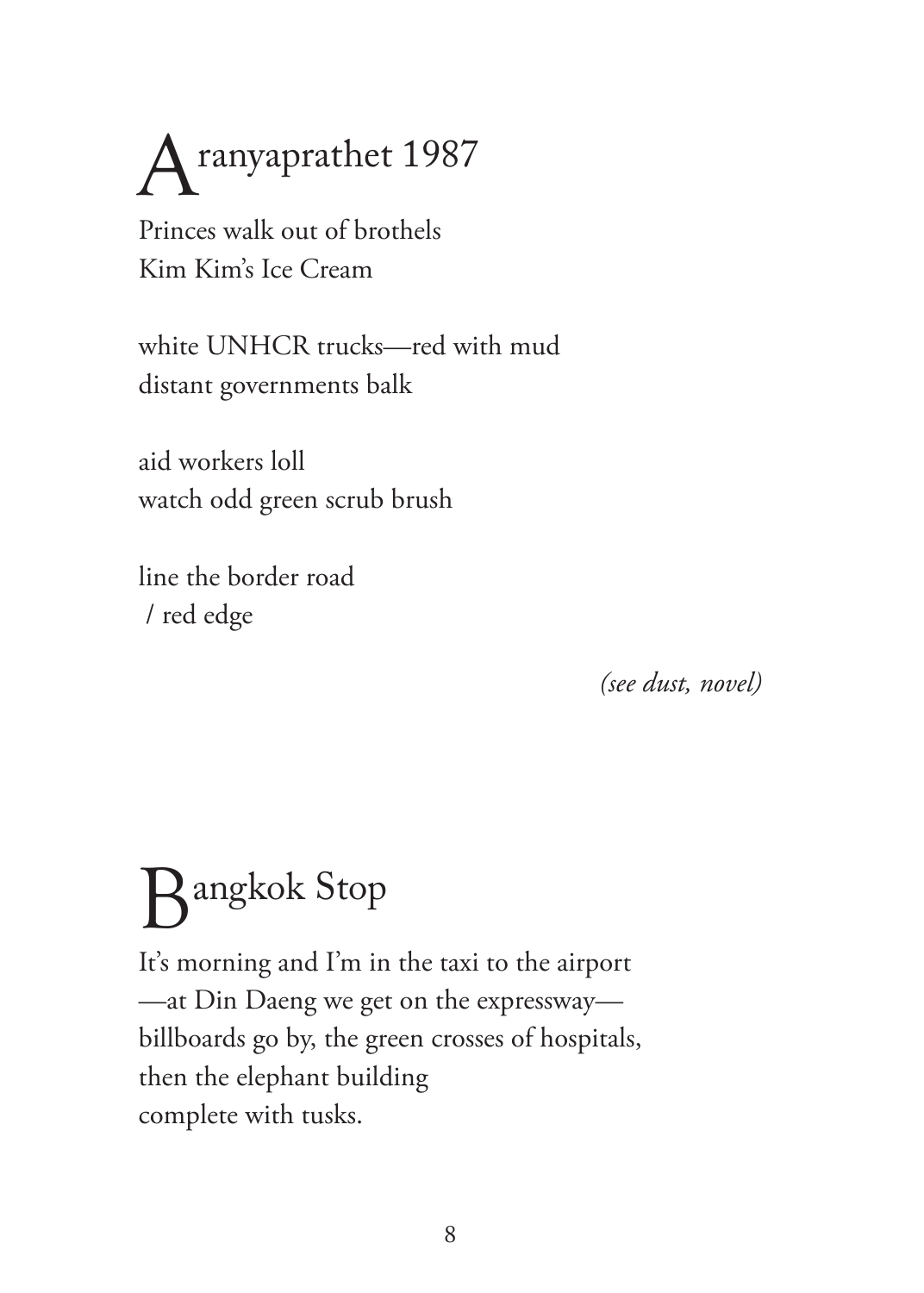## $\lambda$ attambang

Literal translation—Disappear the stick.

# **Hody Parts**

Sense your breathing. Feel the contact that the backside of yourself is making with the floor. Bring your attention to different body parts, spaces inside yourself, volumes.

*(see knowledge / space)*

## **Natastrophic Collage**

And so one rushed out to transform the country thoroughly and at once—the women were just leaning against the writing desk in the next room. Communist cadres ordered everyone out of the cities and towns. They had not allowed themselves much of a rest and were already coming. The explorer, on the other hand, felt greatly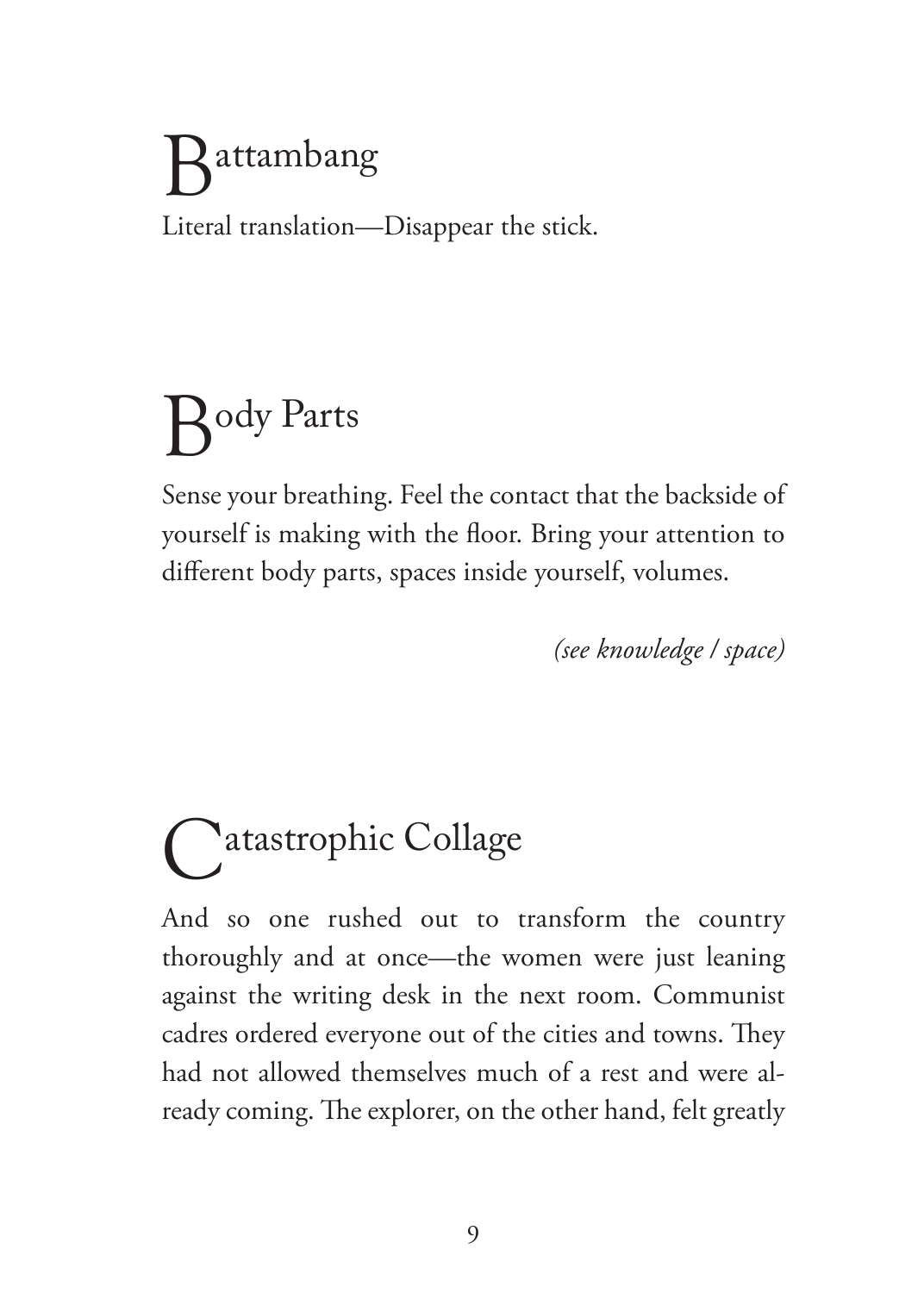troubled; the dominance of the countryside over the cities and the privileged position of the poor. He really did not know what to rescue first. Everything I am about to argue here could be taken as local and personal. The decision to evacuate was made and four times changed direction. Yet I have no difficulty in stating the central premise of my argument. The machine was obviously going to pieces; its silent working was a delusion rooted in one country and one poetic inheritance. *Please accept, Excellency, my dear friend, my faithful and friendly sentiments.* One can never find out exactly what is happening, or only a long time afterwards. The revolutionary period was characterized by regional and temporal variations. Cadences and metaphors are particular and peculiar. Take the jar from me. Return it to its cupboard at arm's length and move into an imaginative world. *You leave, and it is my wish that you and your country will find happiness under the sky.* I'm sure you have nothing against my dancing. Thank you very sincerely for your letter and for your offer to transport me toward freedom. We have a saying here, perhaps you've heard it: Official decisions are as shy as young girls. Still, this baby must not know. We will remember meeting the past. Black with red fire.

*(italics from Prince Sirik Matak, in a letter to American Ambassador John Gunther Dean, April 1975)*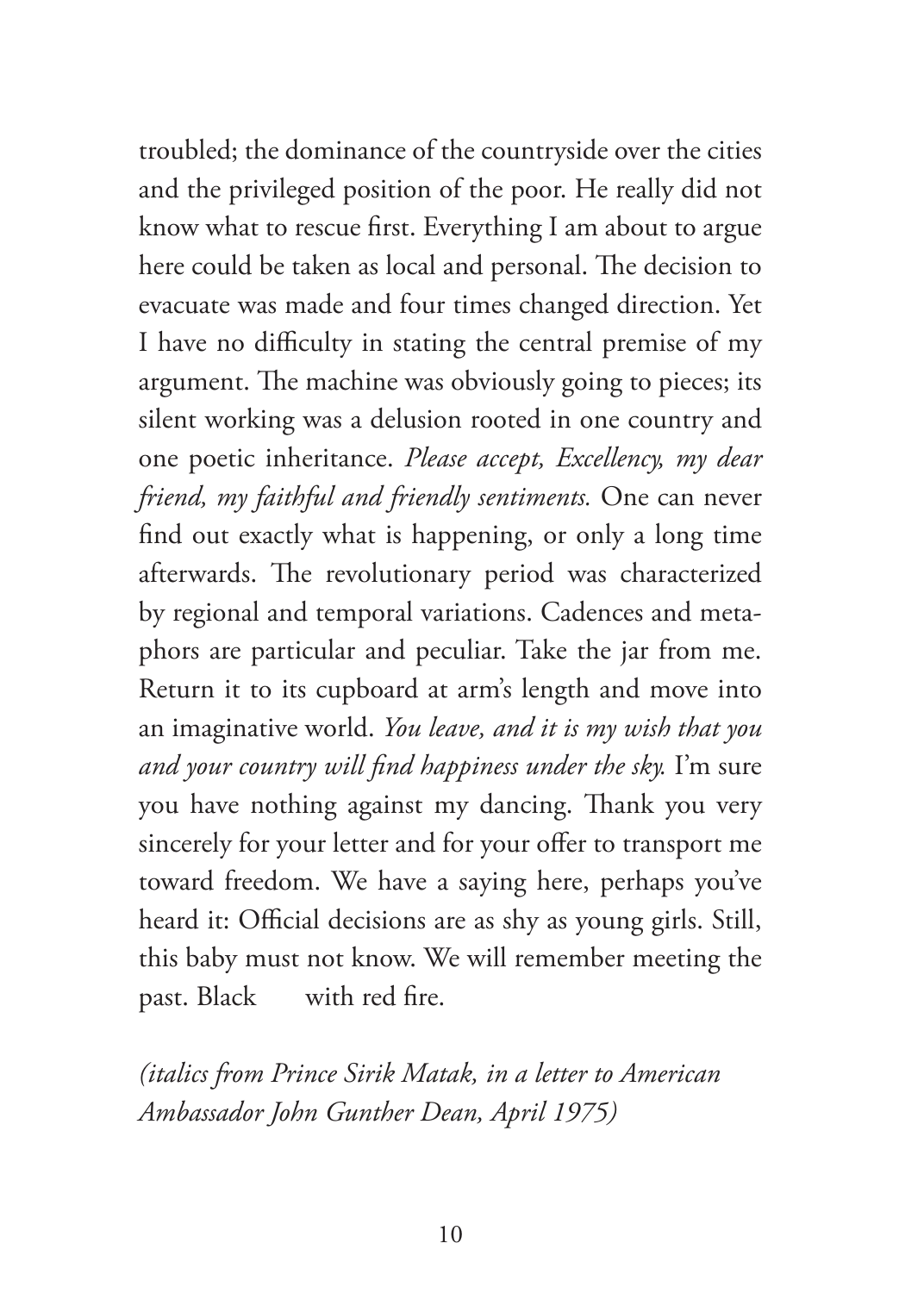## **P**eportation

1. Oklahoma where the wind blows over the Federal Building where the wind blows away our sins—green cards / resident aliens / green people from Mars. Back—reverse the wind. Over 1,400 Cambodian Americans. Back where they came from—2, 3, 4 years olds in their mother's arms. Send them packing. Give me your tired your poor your hungry masses of yesterday, and send them back. The wind done gone bad. Back back. We're not in Kansas anymore.

2. The Illegal Immigration Reform and Immigrant Responsibility Act of 1996 (IIRAIRA) severely restricts the availability of suspension of deportation—the remedy traditionally available to deportable aliens who have resided in the U.S. for considerable periods of time.

# **Mitterence**

The difference between feeling your whole self rolled to one side or as if there's a twist through the middle somehow.